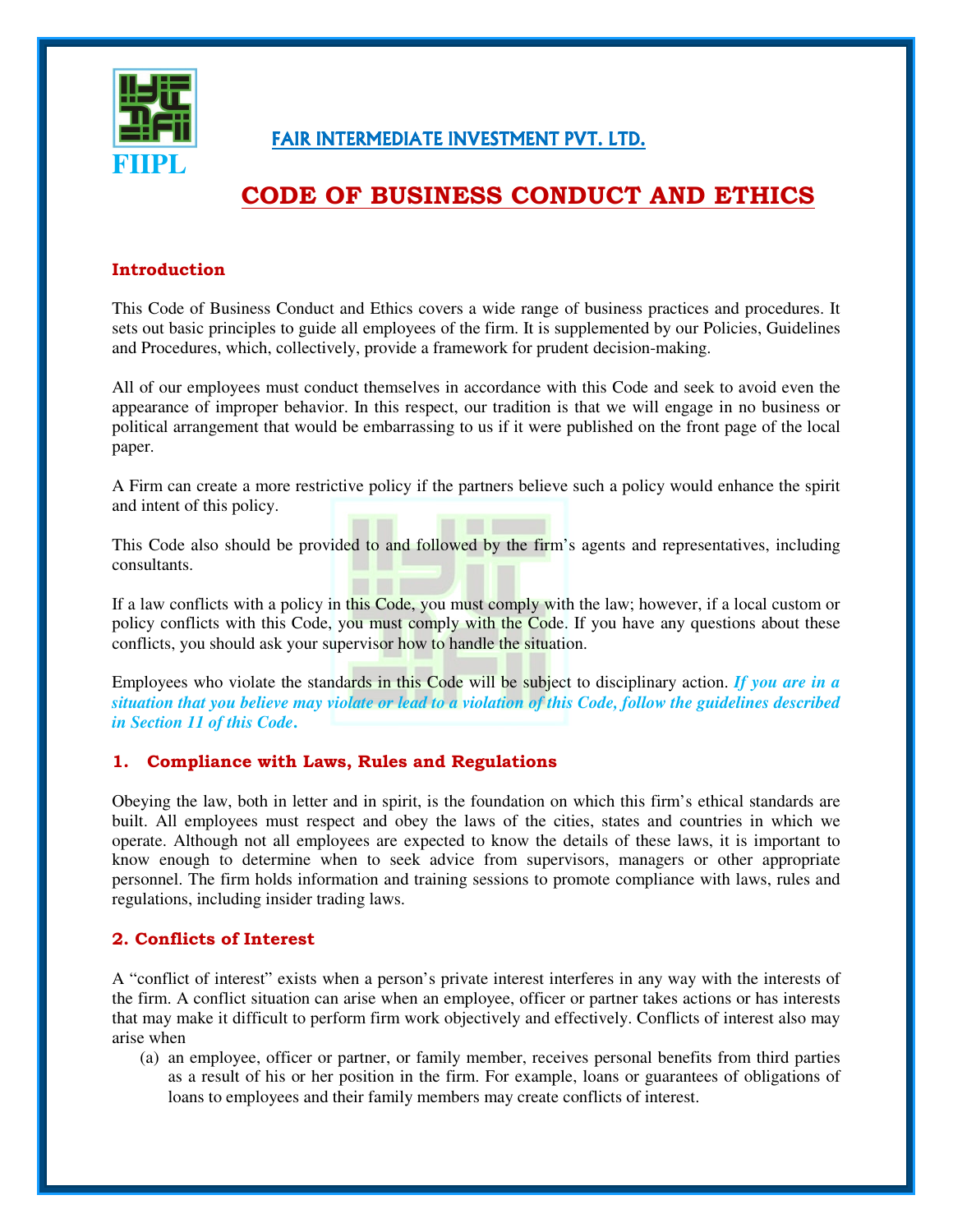- (b) It is almost always a conflict of interest for a firm employee to work simultaneously for a competitor, customer or supplier. You are not allowed to work for a competitor as a consultant or board member.
- (c) Any employee who wishes to perform consulting services of any kind must inform and obtain prior approval from the partners. In no event may an employee perform consulting services for a competitor. Additionally, outside consulting is viewed as a conflict of interest for salaried employees who are expected to devote their professional efforts solely to the firm. The best policy is to avoid any direct or indirect business connection with our customers, suppliers or competitors, except on our behalf.
- (d) Acceptance of gifts in a business relationship can also result in a conflict of interest. No gift or entertainment should ever be accepted by any firm employee, directly or indirectly through a family member or agent unless it: (1) is not a cash gift, (2) is consistent with customary business practices, (3) is not excessive in value, (4) cannot be construed as a bribe or payoff and (5) does not violate any laws or regulations. Please discuss with your supervisor any gifts or proposed gifts that you are not certain are appropriate. Any gift given or received that is valued in excess of Rs.1000 must be reported to the Compliance Officer.

Conflicts of interest are prohibited as a matter of firm policy, except under guidelines approved by the Partners. Conflicts of interest may not always be clear-cut, so if you have a question, you should consult with higher levels of management. Any employee, officer or partner who becomes aware of a conflict or potential conflict should bring it to the attention of a supervisor, manager or other appropriate personnel or consult the procedures described in Section 11 of this Code.

**CONTRACTOR** 

#### 3. Insider Trading

Employees who have access to confidential information are not permitted to use or share that information for stock trading purposes or for any other purpose except the conduct of our business. All non-public information about the firm should be considered confidential information. To use non-public information for personal financial benefit or to "tip" others who might make an investment decision on the basis of this information is not only unethical but also illegal. If you have any questions, please consult the firm's Compliance Officer.

#### 4. Corporate Opportunities

Employees, officers and partners are prohibited from taking personal gain through the use of firms property, information or position without the consent of the partners. No employee may use firms property, information or position for improper personal gain, and no employee may compete with the firm, directly or indirectly. Employees, officers and partners owe a duty to the firm to advance its legitimate interests when the opportunity to do so arises.

#### 5. Competition and Fair Dealing

We seek to outperform our competition fairly and honestly. We seek competitive advantages through superior performance, never through unethical or illegal business practices. Stealing proprietary information, possessing trade secret information that was obtained without the owner's consent, or inducing such disclosures by past or present employees of other companies is prohibited. Each employee should endeavor to respect the rights of and deal fairly with the firm's customers, suppliers, competitors and employees. No employee should take unfair advantage of anyone through manipulation, concealment, abuse of privileged information, misrepresentation of material facts, or any other intentional unfairdealing practice.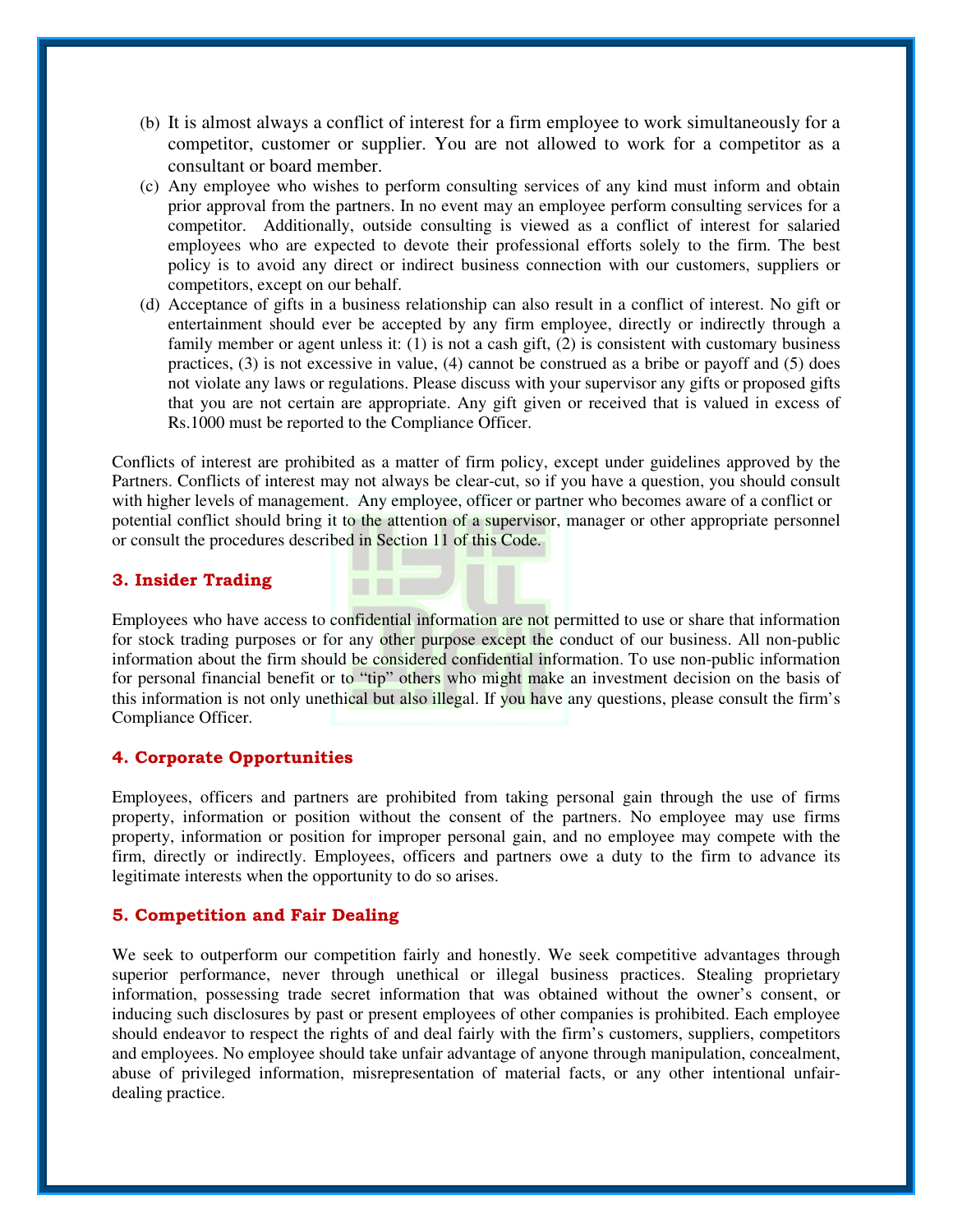To maintain the firm's valuable reputation, compliance with our quality processes and safety requirements is essential. In the context of ethics, quality requires that our products and services be designed and produced to meet our obligations to customers. All inspection and testing documents must be handled in accordance with all applicable regulations.

The purpose of business entertainment and gifts in a commercial setting is to create good will and sound working relationships. No gift or entertainment should ever be offered, given, or provided by any firm employee, directly or indirectly through a family member of an employee or agent unless it: (1) is not a cash gift, (2) is consistent with customary business practices, (3) is not excessive in value, (4) cannot be construed as a bribe or payoff and (5) does not violate any laws or regulations. Please discuss with your supervisor any gifts or proposed gifts that you are not certain are appropriate. Any gift given or received that is valued in excess of Rs.1000 must be reported to the partners.

#### 6. Payments to Government Personnel

The Legal Framework prohibits giving anything of value, directly or indirectly, to officials of foreign governments or foreign political candidates in order to obtain or retain business. It is strictly prohibited to make illegal payments to government officials of any country.

In addition, the Indian government has a number of laws and regulations regarding business gratuities that may be accepted by Indian government personnel. The promise, offer or delivery to an official or employee of the Indian government of a gift, favor or other gratuity in violation of these rules would not only violate firm policy but could also be a criminal offense. State and local governments, as well as foreign governments, may have similar rules. The firm's Compliance officer can provide guidance to you in this area.

#### 7. Record-Keeping



All of the firm's books, records, accounts and financial statements must be maintained in reasonable detail, must appropriately reflect the firm's transactions and must conform both

to applicable legal requirements and to the firm's system of internal controls. Unrecorded or "off the books" funds or assets should not be maintained unless permitted by applicable law or regulation and approved by the firm's partners.

Business records and communications often become public, and we should avoid exaggeration, derogatory remarks, guesswork, or inappropriate characterizations of people and companies that can be misunderstood. This applies equally to e-mail, internal memos and formal reports.

#### 8. Confidentiality

Employees must maintain the confidentiality of confidential information entrusted to them by the firm or its customers, except when disclosure is authorized by the firm's Partners or required by laws or regulations. Confidential information includes all nonpublic information that might be of use to competitors, or harmful to the firm or its customers, if disclosed. It also includes information that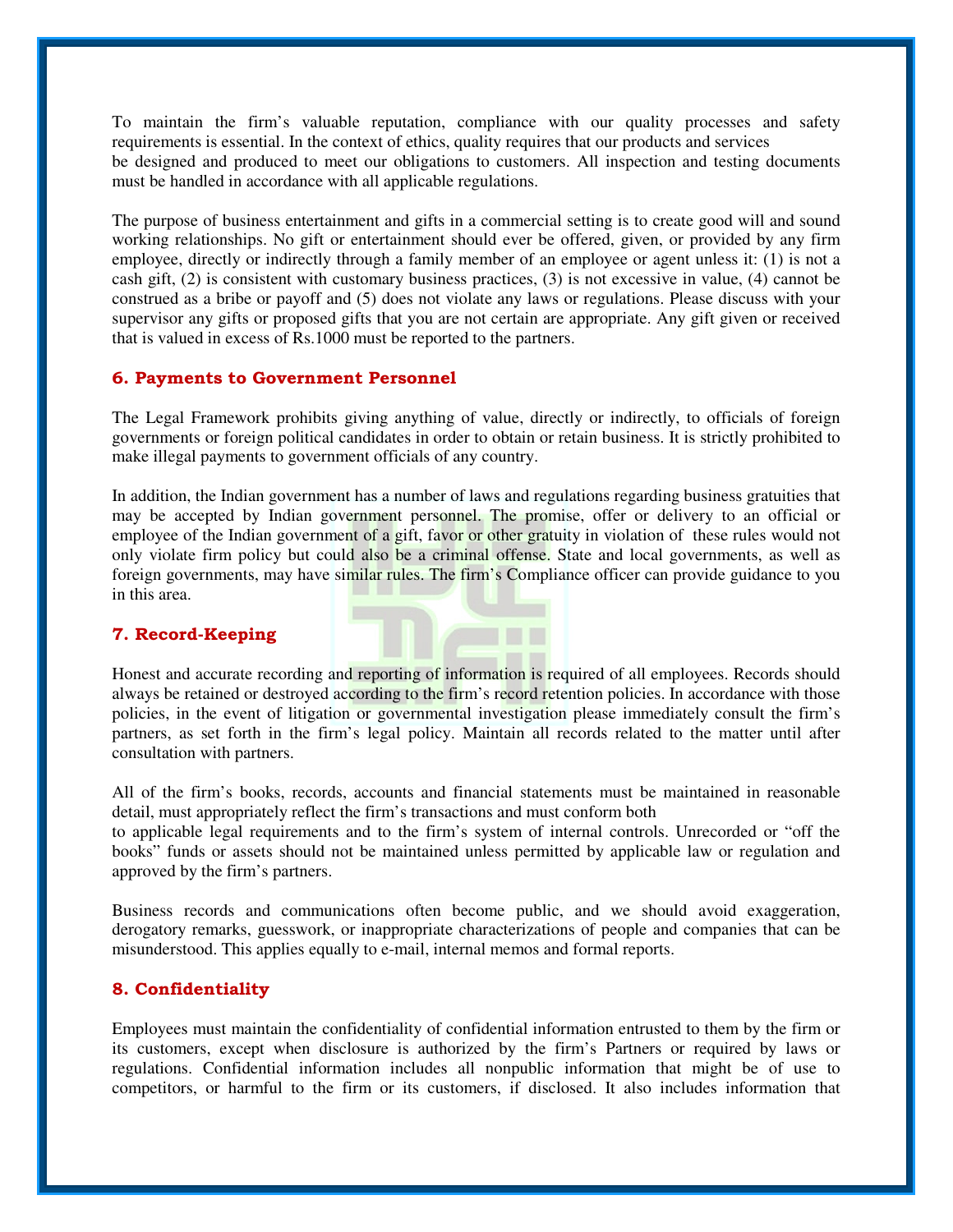suppliers and customers have entrusted to us. The obligation to preserve confidential information continues even after employment ends.

#### 9. Protection and Proper Use of firm Assets

All employees should protect the firm's assets and ensure their efficient use. Theft, carelessness and waste have a direct impact on the firm's profitability. Any suspected incident of fraud or theft should be immediately reported for investigation. firm equipment should not be used for non-firm business, though incidental personal use is permitted.

The obligation of employees to protect the firm's assets includes its proprietary information. Proprietary information includes intellectual property such as trade secrets, patents, trademarks and copyrights, as well as business, marketing and distribution plans, engineering ideas, designs, databases, records, salary information and any unpublished financial data and reports. Unauthorized use or distribution of this information would violate firm policy. It also could be illegal and result in civil or even criminal penalties.

#### 10. Statements to the Public

No public statements may be made as a representative of the firm without prior authorization from the Partners.

Any employee who wishes to speak at a public event or submit an article for a publication in a trade magazine or other publication must obtain prior approval from the partners. While we recognize and support your right to engage in legal activities while you are not working, we also must be careful to  $(1)$ avoid the employee's position being mistaken for the position of the firm, (2) avoid an interpretation that the firm in any way endorses the employee's position, and (3) avoid a violation of any other policies of the firm, including those related to conflict of interest and confidentiality of firm property and information.

#### 11. Waivers of the Code of Business Conduct and Ethics

Any waiver of this Code for employees may be made only by the Partners and will be promptly disclosed as required by law or the Stock Exchange rules.

#### 12. Reporting any Illegal or Unethical Behavior

We all must work to ensure prompt and consistent action against violations of this Code. In some situations, however, it is difficult to know right from wrong. Since we cannot anticipate every situation that will arise, it is important that we have a way to approach a new question or problem. These are the steps to keep in mind:

- Make sure you have all the facts. In order to reach the right solutions, we must be as fully informed as possible.
- Ask yourself: What specifically am I being asked to do? Does it seem unethical or improper? This will enable you to focus on the specific question you are faced with, and the alternatives you have. Use your judgment and common sense; if something seems unethical or improper, it probably is.
- Discuss the problem with your supervisor. This is the basic guidance for all situations. In many cases, your supervisor will be more knowledgeable about the issue and will appreciate being brought into the decision-making process. Remember that it is your supervisor's responsibility to help solve problems.